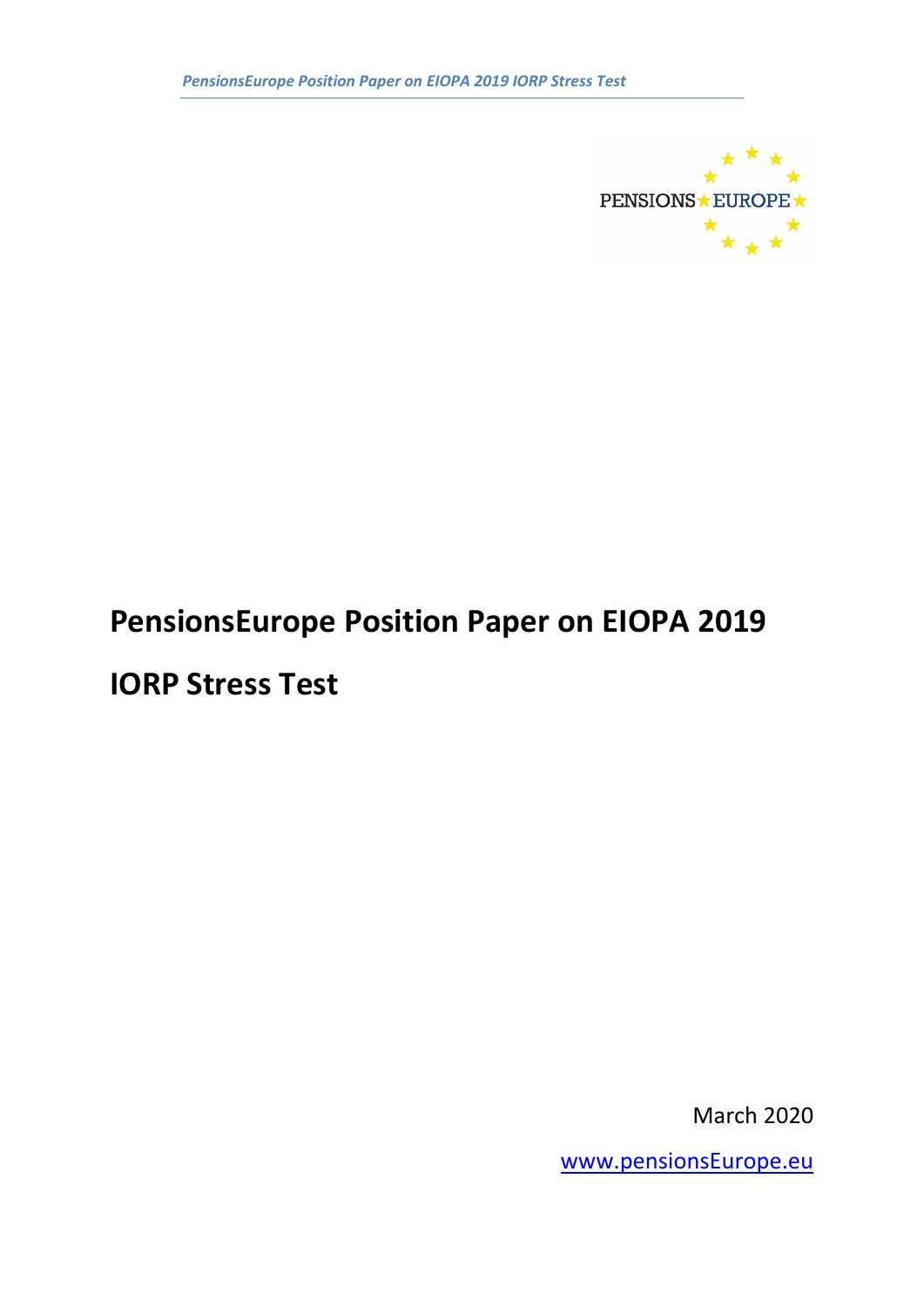## **1. Summary and key messages**

- We would like to thank EIOPA for the constructive dialogue with PensionsEurope again on the EIOPA 2019 IORP stress test exercise. We have appreciated it, and we look forward to continuing the dialogue with EIOPA to further define its stress testing methodology in order to improve future stress tests.
- The results of the 2019 stress test show that the EEA pension sector is, on average, better funded in the baseline compared to previous exercises. In the baseline scenario under the national methodologies, the aggregated assets exceeded liabilities. Also, in the baseline scenario of Cash Flow Analysis (CFA) based on expected returns, IORPs in all the participating Member States are well funded. That is a major outcome of the stress test exercise, and we regret that EIOPA did not make explicit reference to that in the report.
- The results confirmed again IORPs' countercyclical behaviour and their important role in stabilising financial markets. As long-term investors, IORPs are able to mitigate financial shocks and collectively work as a stabilising factor for the financial sector.
- Good risk management is very important for running IORPs, and appropriate stress tests can have added value in assessing IORPs' risks and the impact on their financial stability. PensionsEurope is happy that EIOPA used the CFA approach to assess the financial position of IORPs, as it sheds new and, importantly, more relevant light on the financial position of DB and hybrid schemes. It gives greater insight into the timing and size of cash flows and can be related to economic indicators such as GDP and consumption.
- Also, the EIOPA stress test report highlights that the applied, extended CFA (compared to 2017) provided important insights into the effects of the stress on sponsors, members and beneficiaries. As EIOPA correctly notes in its report, the CBS cannot provide such useful information e.g. on the timing and allocation over time of the balance sheet items. In general, EIOPA could have focused more on CFA in its stress test report.
- When developing CFA further, the contract boundaries need to be the starting point, taking into account the heterogeneity across the EEA. The CFA approach based on 'going concern' IORPs, which was used by the Dutch IORPs participating in the 2019 stress tests (and also by IORPs in a few other EU member states), produces the most complete picture of the impact of shocks for the Dutch market. For other countries, a 'going concern' approach is not appropriate/applicable for many IORPs (they have very different situations also in one country). We strongly urge EIOPA to acknowledge this and ensure that also future stress tests take this into account.
- ESG analysis should be developed further based on scientific facts and EIOPA should take the new developments on sustainable finance into consideration.
- We would be happy to work with EIOPA to further develop its IORP stress testing methodology, particularly the CFA part. Furthermore, we would appreciate it if any research/analysis that EIOPA does on its own, based on quarterly data, is discussed and shared with the pension sector before being published.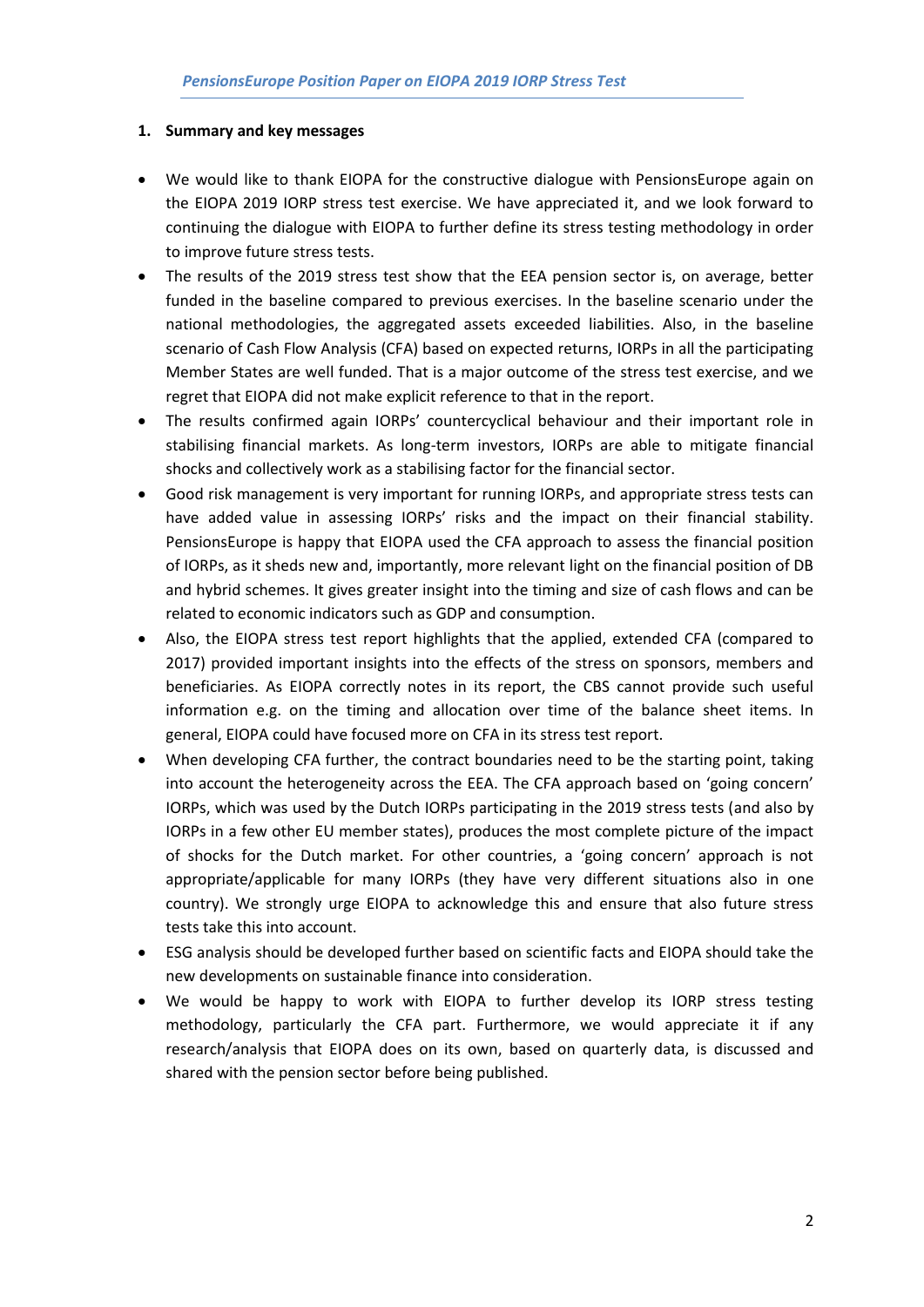## **2. Introduction**

We would like to thank EIOPA for the constructive dialogue with PensionsEurope again on the EIOPA 2019 IORP stress test exercise<sup>1</sup>. We have appreciated it, and we look forward to continuing the dialogue with EIOPA to further define its stress testing methodology in order to improve future stress tests.

The results of the 2019 stress test show that the EEA pension sector is, on average, better funded in the baseline compared to previous exercises. In the baseline scenario under the national methodologies, the aggregated assets exceeded liabilities. Also, in the baseline scenario of Cash Flow Analysis (CFA) based on expected returns, IORPs in all the participating Member States are well funded. That is a major outcome of the stress test exercise, and we regret that EIOPA did not make explicit reference to that in the report<sup>2</sup>. Furthermore, it is important to note that also in the adverse market scenario (according to national valuations) funding ratios were above 100% in the large majority of Member States.

PensionsEurope is not surprised by the results. The 2019 stress test used the relatively challenging end-2018 as the reference date and applied a substantial shock, particularly to equity related investments on top of that. As some of the major stocks indices fell sharply in the autumn of 2018 suffering one of the worst declines since the 2008 financial crisis - an additional shock in the stress scenario had a significant impact on the results: a "double whammy".

It is clear that EIOPA's severe stress scenario leads to lower funding ratios. If this unlikely severe scenario would happen, it would of course have impacts on stakeholders in the form of higher contributions and (where domestic provision allows benefit reductions) lower benefits. In many Member States, sponsor(s) would have to pay higher contributions, and in some situations, this could also be the case for members. Some Member States would grant a lower level of indexation or would, where permitted, cut benefits even those in payment.

The results of the DB/hybrid and the DC stress tests were each strongly influenced by only one Member State: DB/hybrid by the Netherlands and DC by Italy. Given the continuing shift from DB to DC, EIOPA is considering a horizontal approach to align the DB/hybrid and DC parts of the stress test in order to make the future IORP stress tests more relevant. We would hope that EIOPA will acknowledge that the differences between DB and DC will lead to different methodologies being most relevant to assess DB and DC taking each of their specificities into account and that, consequently, harmonisation of methodologies will be difficult. PensionsEurope stands ready to cooperate with EIOPA and the National Competent Authorities (NCAs) to share our expertise and experience, to see how and to what extent a horizontal approach can be achieved.

<sup>1</sup> In 2019, EIOPA performed the third Europe-wide stress test on IORPs. 176 IORPs from 19 Member States participated in this exercise, the objective of which was to assess the resilience of IORPs to an adverse market scenario, and to analyse the second-round effects on the real economy and financial markets. <sup>2</sup> See EIOPA [2019 Institutions for Occupational Retirement Provision \(IORPs\) Stress Test Report](https://www.eiopa.europa.eu/sites/default/files/financial_stability/insurance_stress_test/eiopa_2019_iorp_stress_test_report.pdf) (December

<sup>2019).</sup>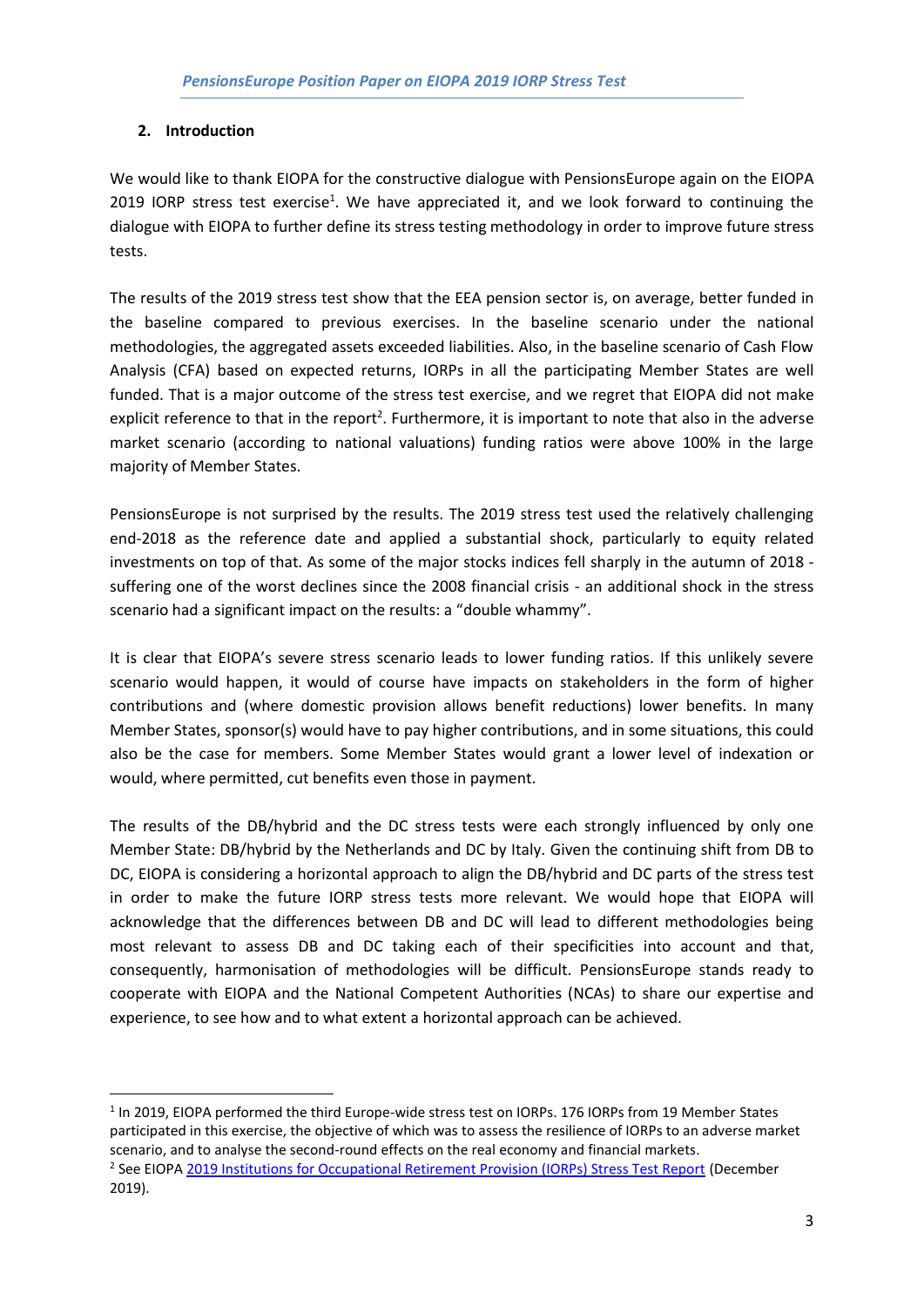The burden to participating IORPs was slightly lower for those IORPs that participated in the 2015 and 2017 exercises. However, for IORPs participating for the first time, the burden was significant and represents a material cost. For DB and hybrid schemes, having to run both the Common Balance Sheet (CBS) and CFA makes the stress test more burdensome. In general, it was helpful that EIOPA gave slightly more time for participating IORPs, even though extra time in some cases was still needed.

PensionsEurope agrees with many positions and concerns of the OPSG Advice on the IORP Stress Test 2019<sup>3</sup>, particularly on the numerous benefits of CFA compared to CBS. PensionsEurope also agrees that vulnerability of plan members to adverse scenarios should ideally be seen in conjunction with first pillar pension entitlements. Furthermore, we do not see either the benefits of publishing the individual names of participating IORPs. As the OPSG stresses, this may in addition put pressure on these IORPs to publish at least parts of their stress test results, which cannot be the aim of a consolidated pan-European stress test exercise having a macro-prudential background. The OPSG continues that it may also confuse members and sponsors of the IORPs if the pan-European stress test leads to different results than the national stress tests, which exist in many countries.

This position paper contains our feedback on the methodology EIOPA used (its stress testing methodology and alternative methodologies) and on the results of EIOPA's stress test (including the results of the ESG-part). Our intention in providing this feedback is to help improve the relevance and efficiency of future IORP stress tests.

## **3. General remarks on the methodologies and results of the EIOPA IORP stress tests**

## **DB part**

## **Common Balance Sheet is not appropriate for stress testing IORPs**

The 2019 stress test for IORPs reconfirms in our view the inherent limitations of the concept of the CBS. As outlined in our earlier position papers<sup>4</sup>, the CBS is not an appropriate instrument to cover the wide range of diversity of IORPs in Europe as it has many shortcomings. By way of examples, the CBS (i) is too complex, (ii) market consistent valuations in the CBS are unreliable and too dependent on arbitrary assumptions and approximations/simplifications, (iii) contains the misconception that option values (e.g. of benefit reductions) should be considered as expected values, and its execution is too expensive.

Contrary to the CFA, the CBS looks only at (an approximation of) market values and does not take into account future developments indicating the likelihood, timing and severity of events. Furthermore, CBS is incapable to include ESG, liquidity and other risks, whereas these can be assessed using CFA.

<sup>&</sup>lt;sup>3</sup> See the **OPSG Advice on IORP Stress Test 2019** (3 February 2020).

<sup>&</sup>lt;sup>4</sup> See **PensionsEurope Position Paper on appropriate IORP stress testing methodology and EIOPA IORP Stress** [Test 2017,](https://www.pensionseurope.eu/system/files/PE%20Position%20Paper%20on%20appropriate%20IORP%20stress%20testing%20methodology%20and%20EIOPA%20IORP%20Stress%20Test%202017%20-%20Final%20-%202018-02-15_1.pdf) [PensionsEurope Position Paper on EI](http://www.pensionseurope.eu/system/files/PE%20Position%20Paper%20on%20EIOPA%20IORP%20Stress%20tests%20-%20final%20-%202016-02-29.pdf)OPA's IORP Stress Test 2015 and [PensionsEurope Position Paper](http://www.pensionseurope.eu/system/files/2016.09.15%20-%20PensionsEurope%20Position%20Paper%20on%20QA%20and%20EIOPA%20opinion.pdf)  [on EIOPA's IORP Quantitative Assessment 2015 and EIOPA's opinion for Risk Assessment and Transparency for](http://www.pensionseurope.eu/system/files/2016.09.15%20-%20PensionsEurope%20Position%20Paper%20on%20QA%20and%20EIOPA%20opinion.pdf)  [IORPs.](http://www.pensionseurope.eu/system/files/2016.09.15%20-%20PensionsEurope%20Position%20Paper%20on%20QA%20and%20EIOPA%20opinion.pdf)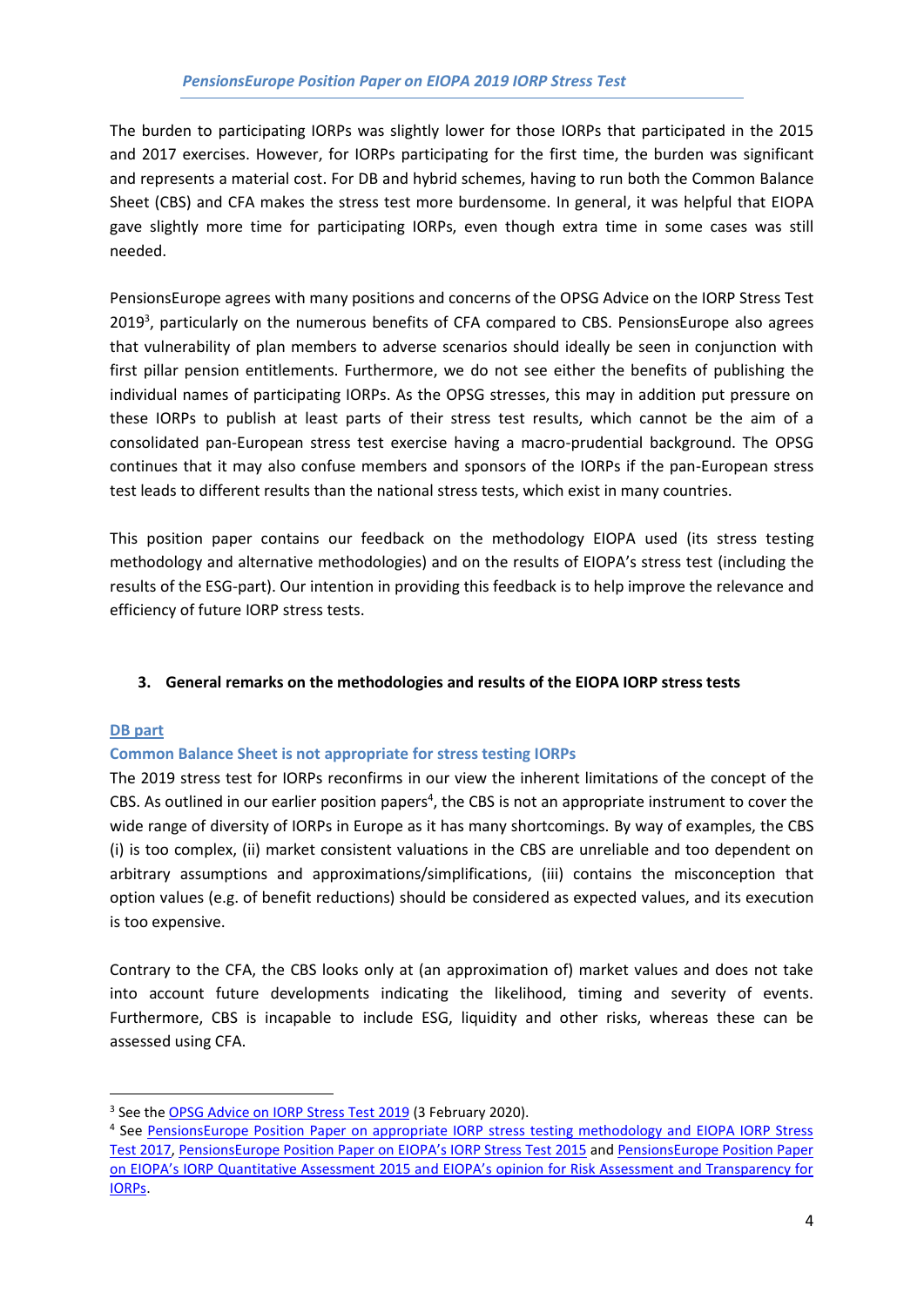According to EIOPA, *"Adverse scenario would wipe off almost one quarter of the investment assets' values in the sample, totalling EUR 270 billion."* We question how meaningful a number that is because of the various shortcomings of the EIOPA Common Framework/CBS. The present value of benefit reductions is not the value of possible benefit cuts in year one, but of all possible benefit reductions into the future (something similar is the case for sponsor support if and when calculated on a risk neutral basis). Relating that to this year's GDP instead of the GDP of all relevant future years will give an inappropriate picture and lead to incorrect conclusions. To analyse its impact on the real economy, EIOPA could have, at least, compared that number for instance with the aggregated GDP of the participating Member States. Furthermore, EIOPA states that *"Market risks under the adverse scenario would lead to substantial benefit reductions and increase of sponsor support."* However, the benefit reductions would have to take place in one Member State only and these will be spread out over various years, thereby limiting the impact on financial stability.

## **IORPs' policies are stabilising and countercyclical**

Based on their national supervisory frameworks<sup>5</sup> (which e.g. include ALM studies and sustainability and resilience testing), IORPs monitor their resilience and risks on a regular basis. In addition, due to the way they are organised and given the scope for long recovery periods, IORPs effectively mitigate financial shocks and do not transmit these to other financial institutions<sup>6</sup>.

EIOPA concluded in the 2015 stress test report that IORPs' investment behaviour was on aggregate and on average countercyclical. In 2017, EIOPA e.g. noted that many IORPs follow a buy-and-hold strategy, and consequently alleviate selling pressure during stressed market conditions.

The results of EIOPA's 2019 IORP stress test confirmed again IORPs' countercyclical behaviour and their important role in stabilising financial markets. As long-term investors, IORPs are able to mitigate financial shocks and collectively work as a stabilising factor for the financial sector. IORPs' long-term investment horizon and their ability to follow countercyclical investment strategies support the observation that IORPs can act as 'shock absorbers' in the economy by providing liquidity and by not being forced to sell assets, when asset prices are squeezed, but buying these to rebalance their strategic asset allocation. The 2019 results support the results of EIOPA's previous IORP stress tests and confirm that IORPs have rebalancing asset strategies, buying equity related investments after they dropped. It is in our opinion therefore important that both EU and domestic legislation continues to allow IORPs' countercyclical behaviour.

Assuming a risk-free return in the CFA and applying a shock is an unrealistic double hit scenario. If acted upon, such assumptions might prevent IORPs from long-term investments into sustainable real assets, which seems counter to the aims of the CMU.

<sup>&</sup>lt;sup>5</sup> For instance, the Prognoserechnung performed by German IORPs gives a much better insight into the situation of the IORP than the EIOPA stress test since it is mainly based on a projection of the national balance sheets/ statements of income.

<sup>6</sup> See also Beetsma, R., Maurik, R. van, Vos, S.J. en C. Wanningen, Meer Financiële Veiligheid door meer Pensioenbeleggingen, Economisch Statistische Berichten, Vol.103, 136-138 (15 March 2018).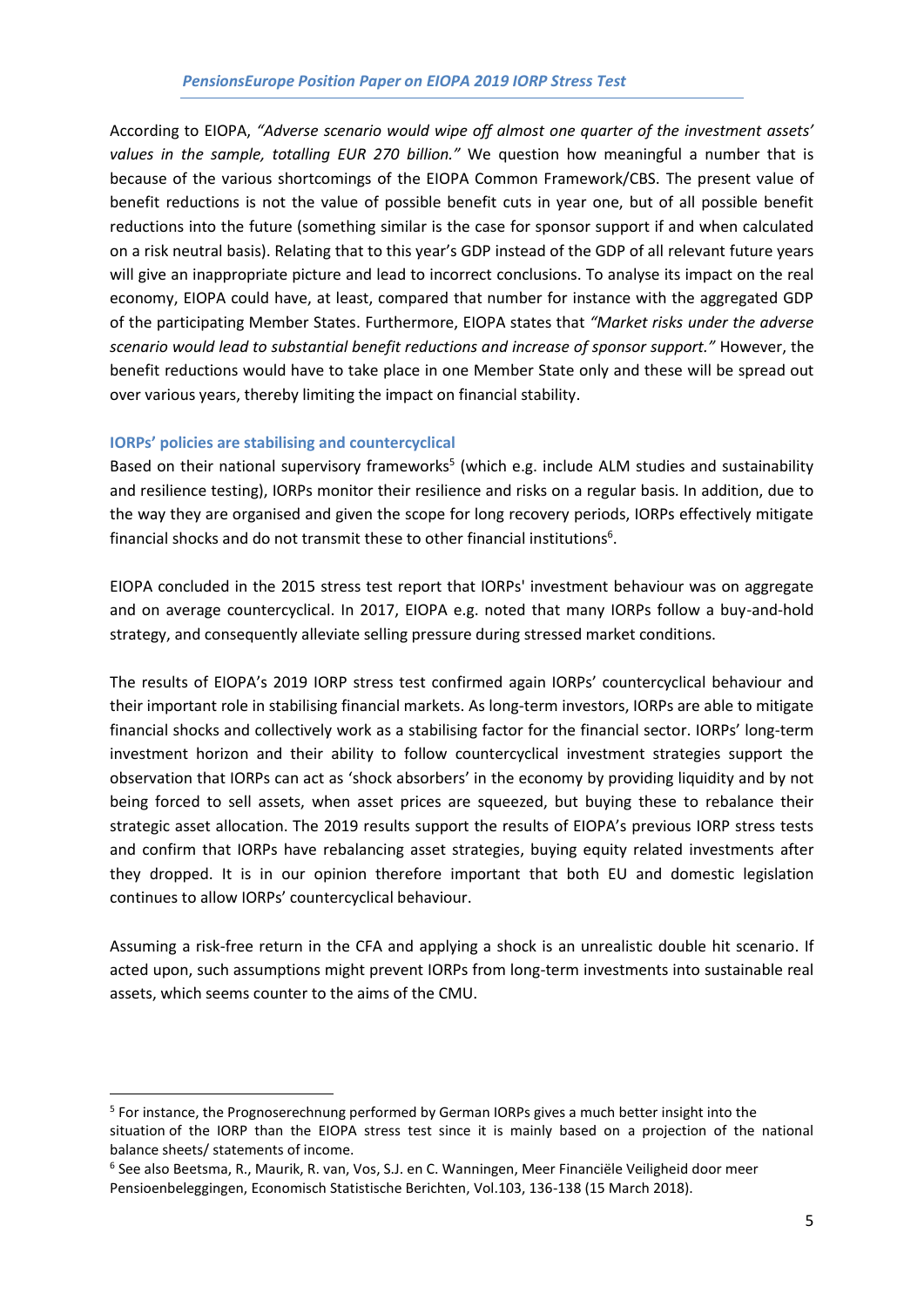#### **Impact on sponsors relatively modest**

EIOPA notes that the impact of the adverse market scenario on the real economy via the burden on sponsoring undertakings is lower than in the previous stress test exercises. It also recognises that a mapping of national recovery mechanisms demonstrated that sponsor support and (especially) benefit reductions may be spread over substantial timeframes.

National law often allows sponsor support and benefit reductions to be distributed over considerable time frames. Distributing sponsor support and benefit reductions over time means that they are not impacting instantaneously to the full extent on the real economy via sponsors and members/beneficiaries and thereby impact financial stability, but that the impact is smoothed over a longer period of time. Therefore, the impact is not as direct and, in particular, is smaller in a given period of time than would otherwise be the case.

PensionsEurope agrees with the OPSG that the market value of sponsor support in the CBS might not always be the right reference for comparison, and that the comparison of cash flows from sponsor support against the sponsors' earnings, which was also partially done by EIOPA within the report, gives a much better insight into the abilities of sponsors to support the IORPs to the extent needed.

#### **DC part**

The results of the DC stress tests were strongly influenced by only one Member State (Italy) and the impact of the shock on DC assets was much smaller than in DB/hybrid. In general, the impact on replacement rates for the three representative plan members was not surprising. Particularly in the case of Italy, the rather modest decrease in the replacement rates in the adverse scenario would not have wider macroeconomic impact as the public (pillar I) pension still represents the bulk of members' income at retirement. Also, the OPSG in its Advice on IORP Stress Test 2019 recognised that the vulnerability of plan members to adverse scenarios should ideally be seen in conjunction with first pillar pension entitlements. PensionsEurope stresses that it is out of the scope of EIOPA to access in any way the role of first pillar pension entitlements.

The computations on the three representative plan members replacement rates can cause concerns and misunderstandings for plan members who could reflect on the difference between their Pension Benefit Statement and the stress test results. We therefore ask EIOPA to consider carefully if the way in which the second-round effects are currently assessed for DC schemes is the best way to work on the task. Furthermore, the hypothesis used to perform the stress test for the long run (35 and 20 years away from retirement) does not appear completely feasible. A possible solution to further explore the second-round effects may be represented by the potential investment reactions to the adverse market scenario. This suggestion could also be taken into account for the future work to define the envisaged horizontal approach for DB/hybrid an DC IORPs proposed by EIOPA for the next stress test.

#### **ESG part**

In this year's exercise, EIOPA also explored the integration of ESG factors by IORPs. According to the results, the majority of IORPs have integrated all three ESG factors. PensionsEurope Member Associations and the pension funds they represent expect that the share of sustainable investments will continue increasing in the coming years. In general, ESG investments are becoming more and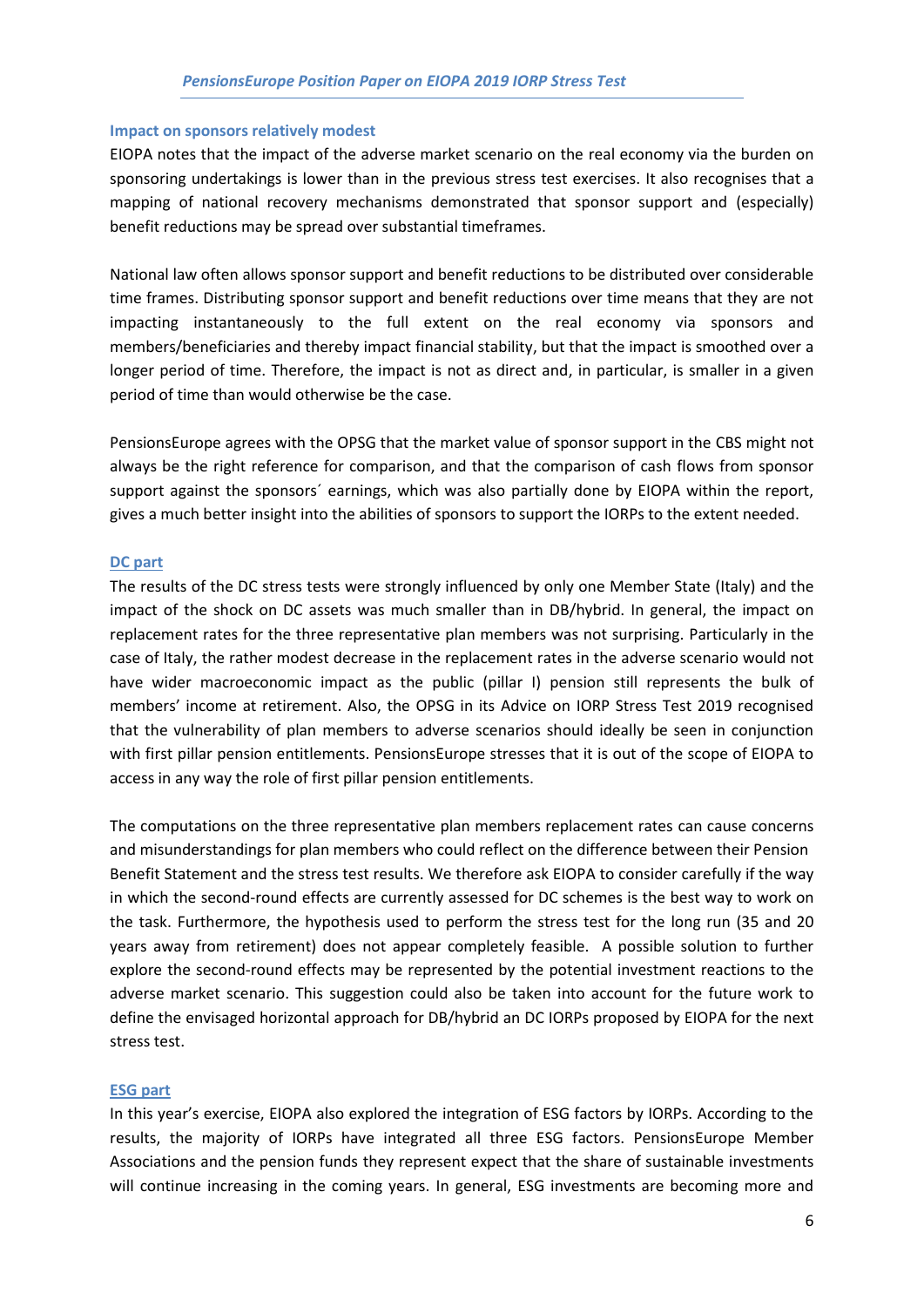more mainstream, and there is an increasing awareness and interest in ESG consideration amongst pension funds and asset managers.

In its report, EIOPA notes that "less than 20% of the IORPs in the sample currently assess the impact of ESG factors on risks and return". However, it is important to note that in terms of assets, the impact of ESG factors on risks and return has been considered in the clear majority of the IORPs' assets.

EIOPA also notes that the average carbon footprint of IORPs' equity investments exceeds the average greenhouse gas intensity of all economic activities in the EU, while the average carbon footprint of debt investments is lower. However, clearly, the stress test outcomes do not provide a thorough picture of IORPs' ESG investments because of (i) various general shortcomings of NACE (for instance, it focuses too much on the main economic activities by ignoring the other activities),(ii) its shortcomings (for instance, it is not representative for portfolio<sup>7</sup>) to be used in stress tests, and (iii) the average carbon footprint of IORPs' equity related assets exceeds the average footprint of all economic activities in the EU and their return is needed to reach the ambition for a good pension at a reasonable price and acceptable risks. EIOPA should have considered IORPs' ESG involvement in a wider approach as IORPs (and the other financial intermediaries) also exercise their ESG policy in the domains of Social and Governance.

## **EIOPA's reporting formats deviate from national standards**

The format of the assets that EIOPA uses in its stress test deviates from that used by the NCAs in their national reporting standards. This leads to extra costs in performing the stress test without getting better information on financial stability. It could also lead to (slightly) different conclusions by EIOPA (compared with when a national approach would have been used).

The valuation rules in the EIOPA stress test differ from the new ECB Regulation on statistical reporting requirements for pension funds<sup>8</sup>, which highlights that the accounting rules are laid down in the relevant national laws implementing the IORP II Directive (or in any other national or international standards that apply to pension funds based on instructions provided by National Central Banks). Furthermore, the valuation standards in the EIOPA stress test differ from EIOPA's new regular information requests to NCAs regarding provision of occupational pensions information<sup>9</sup>, which will require that liabilities and all monetary data points other than assets should be valued based on national accounting or valuation standards or national prudential requirements. These data will be based on national data available at the NCAs, and will deviate from stress test date, possibly leading to (slightly) different conclusions and confusion. The future IORP stress tests should benefit from (and be aligned with the requirements of) the above-mentioned new reporting requirements of the ECB and EIOPA itself.

 $<sup>7</sup>$  IORPs can have investments in sectors with completely different footprint than NACE codes implies (e.g. only</sup> investing in 'green' part of sector) or IORP strives to make brown assets green via engagement or impact investing.

<sup>&</sup>lt;sup>8</sup> See the Regulation (EU) 2018/231 of the ECB of 26 January 2018 on statistical reporting requirements for [pension funds \(ECB/2018/2\).](https://www.ecb.europa.eu/ecb/legal/pdf/celex3a32018r02313aen3atxt.pdf)

<sup>&</sup>lt;sup>9</sup> See the **Decision of EIOPA Board of Supervisors on EIOPA's regular information requests towards NCAs** [regarding provision of occupational pensions information](https://eiopa.europa.eu/Publications/Protocols/Decision%20on%20Consultation%20Paper_EIOPA-CP-17-005.pdf) (10 April 2018).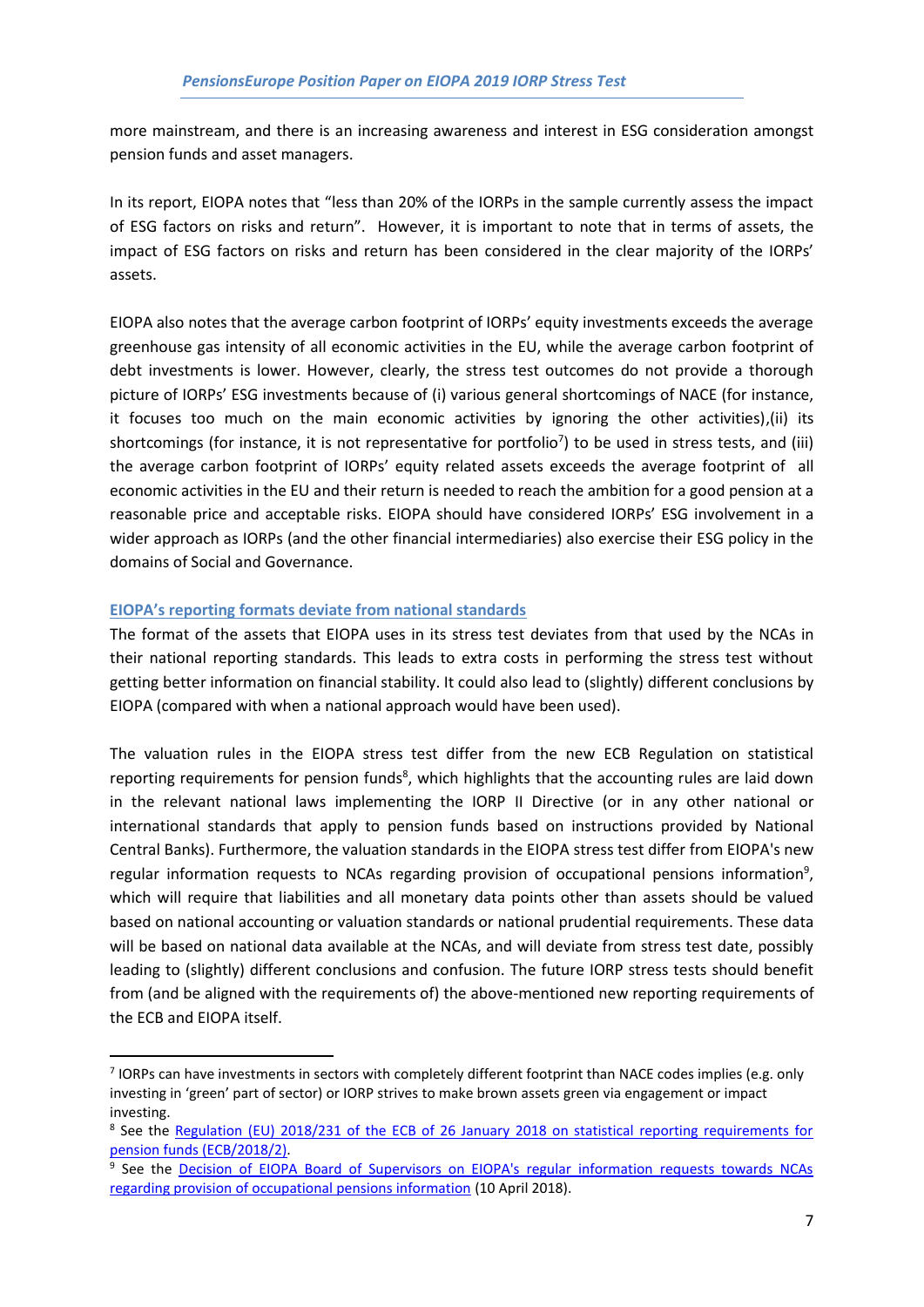## **4. We are ready to co-operate with EIOPA to further develop ESG and CFA (for DB/hybrid)**

## **Cash flow analysis should be developed further**

Good risk management is very important for running IORPs, and appropriate stress tests can have added value in assessing IORPs' risks and the impact on their financial stability. PensionsEurope is happy that EIOPA used the CFA approach to assess the financial position of IORPs, as it sheds new and, importantly, more relevant light on the financial position of DB and hybrid schemes. It gives greater insight into the timing and size of cash flows and can be related to economic indicators such as GDP and consumption. In its 2017 IORP Stress Test report, EIOPA included an analysis of the internal rate of return in baseline scenario expressed as effective risk premium over effective riskfree rate. For future stress tests, EIOPA could include that analysis again, possibly with the required excess return approach as indicators of the sustainability of the (funding of) pension agreements. These two extensions would allow clearer insights into the potential macroprudential risks stemming from IORPs.

Also, the EIOPA stress test report highlights that the applied, the extended CFA (compared to 2017) provided important insights into the effects of the stress on sponsors, members and beneficiaries. As EIOPA correctly notes in its report, the CBS cannot provide such useful information e.g. on the timing and allocation over time of the balance sheet items. In general, EIOPA could have focused more on CFA in its stress test report.

When developing the CFA further, the contract boundaries need to be the starting point, taking into account the heterogeneity across the EEA. The CFA approach based on 'going concern' IORPs, which was used by the Dutch IORPs participating in the 2019 stress tests (and also by IORPs in a few other EU member states), produces the most complete picture of the impact of shocks for the Dutch market. For other countries, a 'going concern' approach is not appropriate/applicable for many IORPs (they have very different situations also in one country). We strongly urge EIOPA to acknowledge this and ensure that also future stress tests take this into account.

Finally, we would like to note that assuming a risk-free return in the CFA and applying a shock is an unrealistic double hit scenario. If acted upon, such assumptions might prevent IORPs from long-term investments into sustainable real assets, which seems counter to the aims of the CMU.

## **ESG analysis should be developed further based on scientific facts**

The future EIOPA IORP stress tests should take consideration of the new developments on sustainable finance. The disclosure and taxonomy regulations will require IORPs to disclose extensive ESG information when funds promote environmental and social objectives. ESG information on pension funds will be screened on the basis of ESG data disclosed by investee companies under the forthcoming non-financial reporting requirements that will be defined soon, through a review of the respective Directive. Any unnecessary additional burden in terms of ESG data reporting should be avoided in order to minimise the costs of the exercise. It is also important to ensure full transparency on the use of the ESG data and inform IORPs about any potential ad-hoc analysis based on the data.

In general, we urge EIOPA to objectively consider the merits of applying quantitative climate stress scenario. While climate science is developing, there will always continue to be uncertainty about how